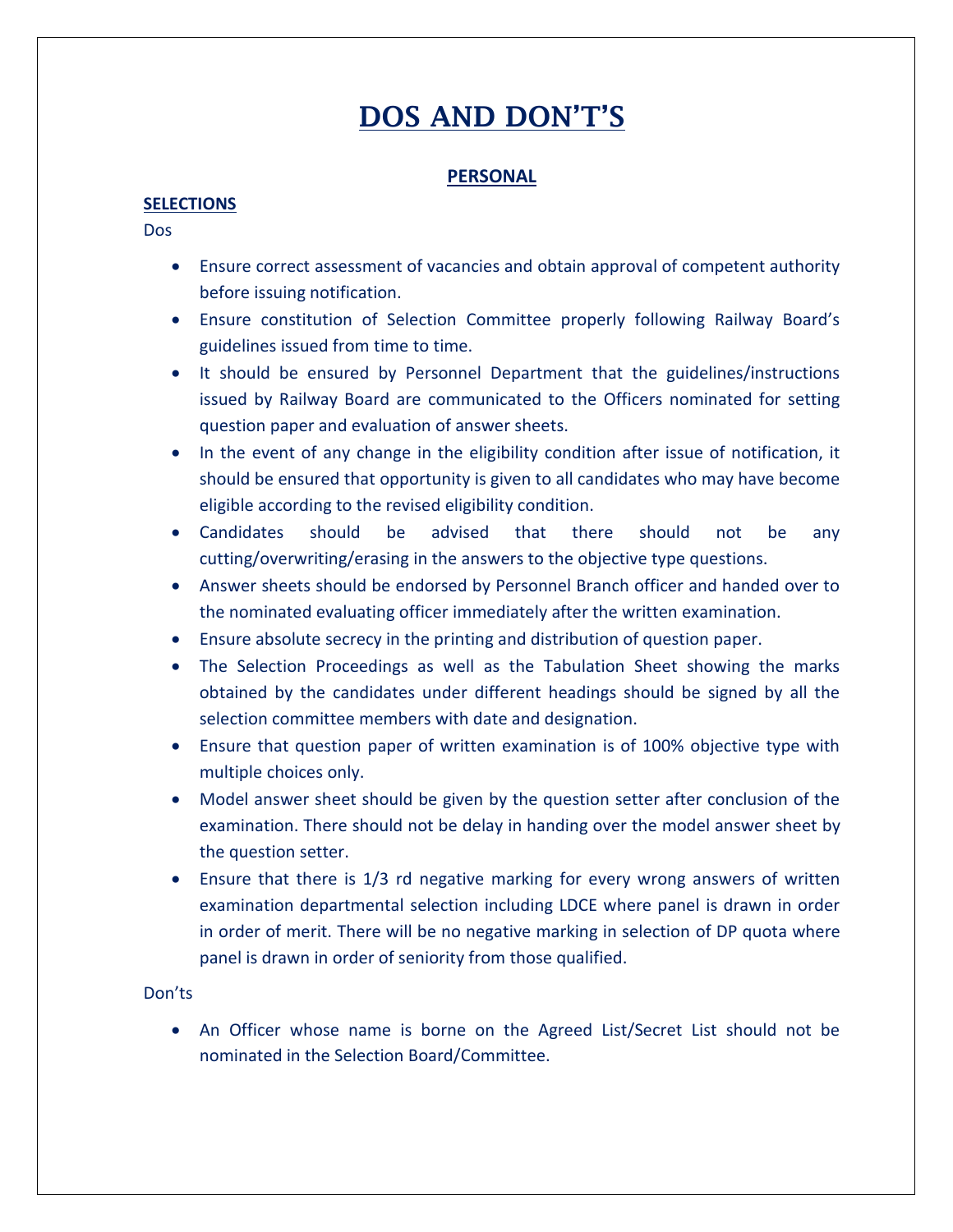- Members of the Selection Board/Committee should not be subordinate to one another.
- Once nominated, the Selection Board/Committee should not be changed except when unavoidable.
- Do not change the number of vacancies once Notification is issued.
- Lead pencil should not be used for evaluation of answer sheets.
- Marks once awarded against objective type questions should not be altered by correcting or overwriting or erasing.
- Marks once awarded against descriptive type questions should not be altered, if required genuinely, fresh marks to be awarded by clearly cutting the earlier awarded marks duly initialed.
- Answer to the objective type questions with cutting/overwriting/erasing etc. should not be evaluated.
- Evaluating Officers should not re-evaluate his own evaluation.
- Evaluation of answer sheets should not be done by any other person than the officer nominated for the purpose.

#### **COMPASSIONATE GROUND APPOINTMENTS**

- Register the cases immediately on occurrence of the event priority-wise.
- Ensure submission of S&WI's report as early as possible.
- If there's any anticipated delay in submission of documents like death certificate etc. by the family, complete all other formalities so that the case is processed immediately on receipt of documents.
- Render the family all possible assistance in getting the formalities fulfilled for consideration of appointment.
- Save the family from falling prey in the hands of unscrupulous elements.
- Thoroughly check the credentials of the candidate being presented for appointment by verifying various declarations submitted by the employee while in service.
- Check the documents submitted in proof of age, educational qualification etc. thoroughly, by making necessary enquiries with the educational institutions and Boards.
- Follow the time limits prescribed for various priorities by holding the screening tests, regularly on the nominated day every month.
- Ensure competent authority's approval for relaxation of age limits where required.
- Follow the Board's instructions issued from time to time in determining the eligible family member for appointment.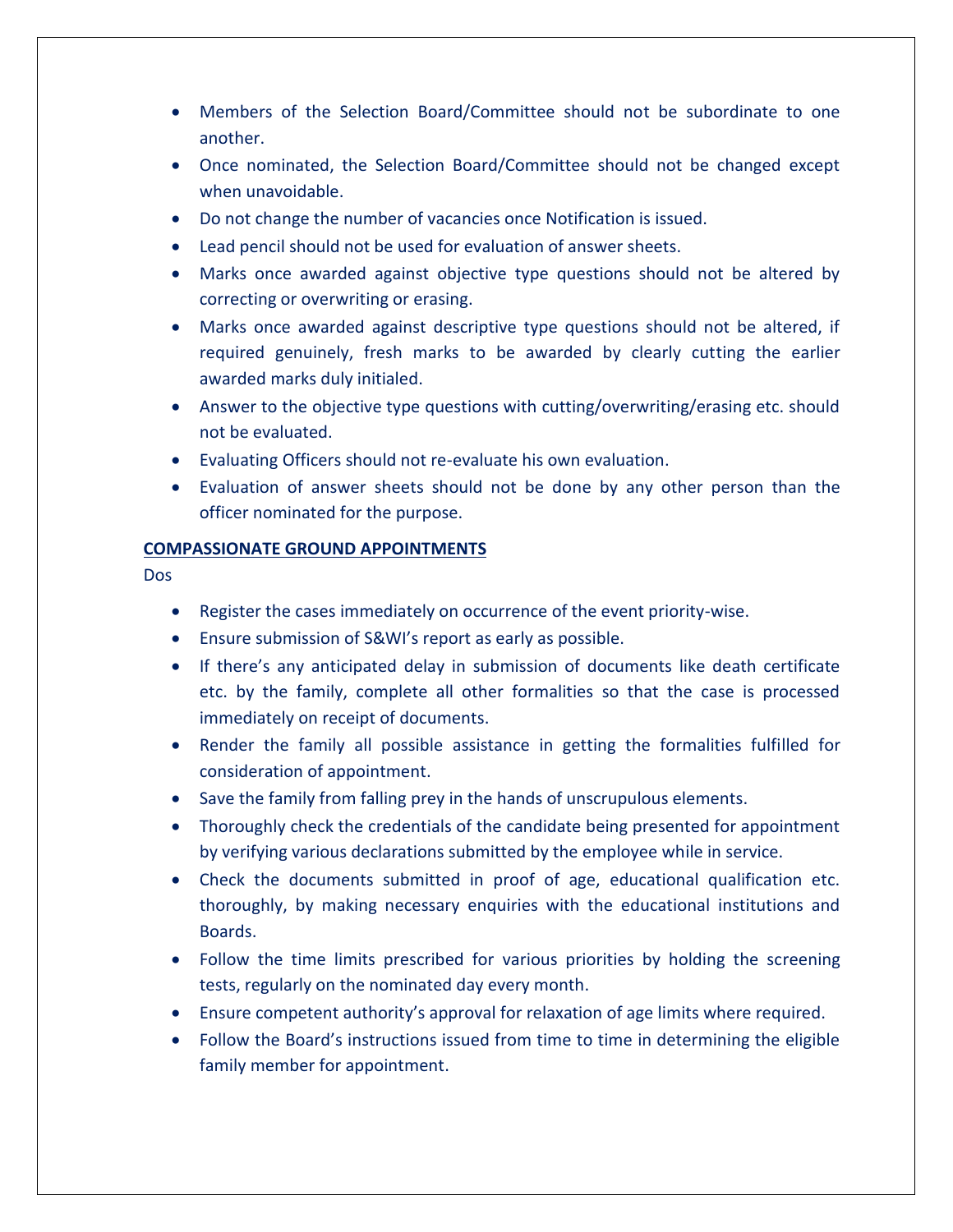- Ensure prescribed competent authority i.e. DRM/CWM/PHOD/GM/Railway Board approves the appointment depending on the circumstances of the case.
- Ensure that the suitability test i.e. Written Test and Viva-voice is completed on a single day.
- Ensure obtaining declaration from the CG appointee that he/she will maintain the family dependent on the employee at the time of death.
- Ensure that the S&WI's report is kept in the service Register of the appointee.

- Don't offer the post that is not within the competence of a particular authority.
- Don't consider the request of the candidate for change of category after acceptance of offer and attending the medical examination save with the approval of next higher authority.
- Don't offer appointments to regular pay band of Level-1 to those wards who are not in possession of minimum educational qualification of SSC/ITI.
- CG is not to be considered if a partially de-categorized employee has less than 5 years to superannuate.
- Educational qualification acquired by a ward subsequent to the date of application is not to be considered for determining the Group/Post.
- Don't fix the pay of the CG appointee at a higher stage than admissible without prior and personal finance concurrence of FA&CAO and the approval of GM.

# **SETTELEMENTS**

- Publish retirement list of employees retiring within the next two years and notify the employees concerned.
- Ensure regular and continuous updating of Service Register & Leave accounts to avoid delays in settlements.
- Ensure safe custody of SRs and leave accounts and watch the movement in case of transit to other sections/units.
- Take immediate action in reconstructing the lost Service Registers and missing leave Accounts.
- Organize permanent drives to obtain nominations from staff by utilizing services of S&WIs.
- Make nomination entries in the Service Register and paste the same in it.
- Advise the employees to promptly report the additions/alterations of family.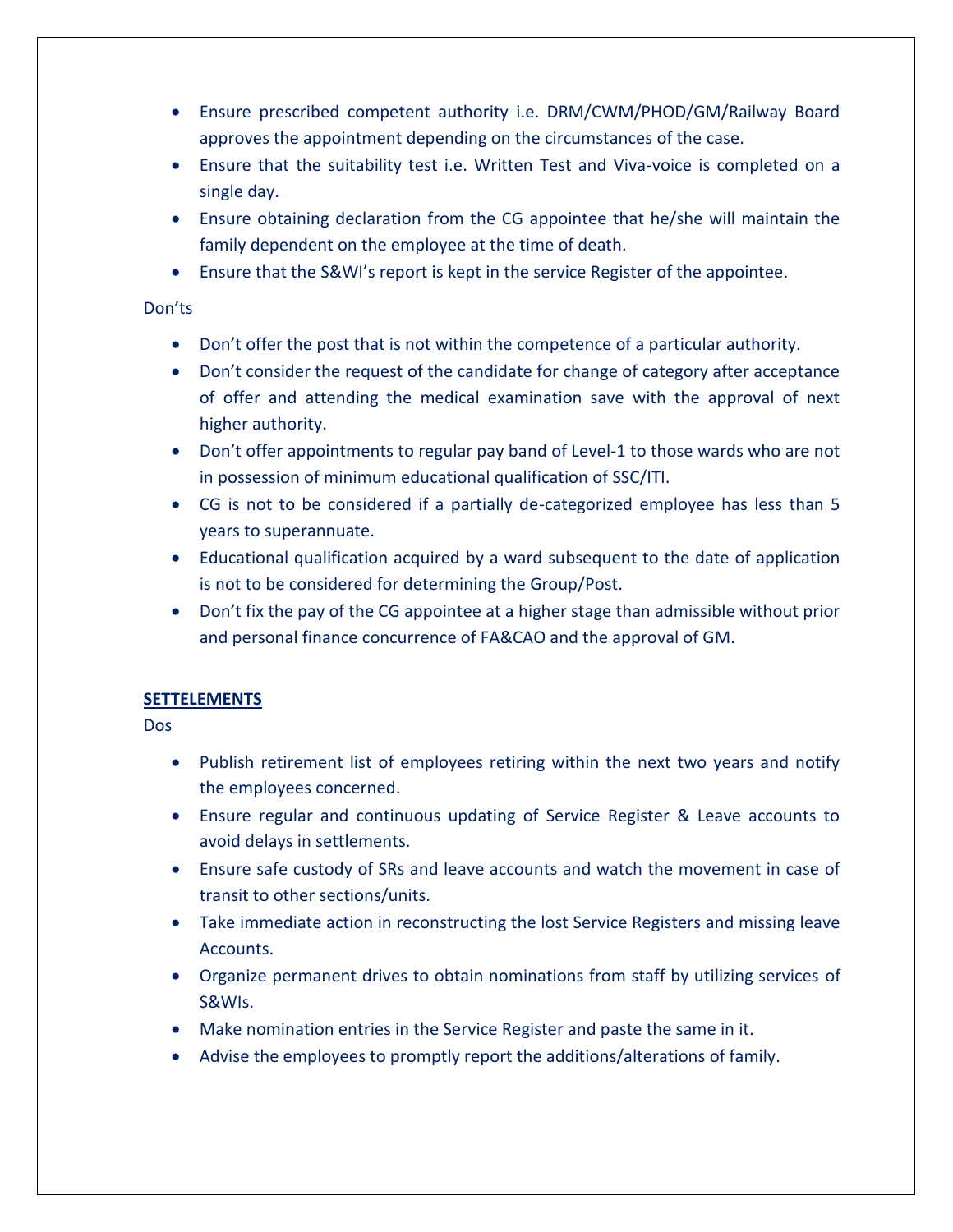- Advise the employees to declare date of birth and age of each family member including married children, irrespective of their ineligibility for availing Pass/PTO.
- Ensure periodical checks by senior subordinates to ensure that SRs/Leave accounts are in update condition.
- Ensure verification of Service Register and leave Accounts by Accounts department before six months in case of NRs and as quickly as possible in case of ONRs.
- Reckon 'Qualifying Service' but not 'length of Service' for grant of pension benefits.
- Advise the retiring employee/family to opt only a Nationalized Bank for drawl of Pension/Family pension.
- Ensure mentioning in the PPO, of additional quantum of pension @ 20%, 30%, 40%, 50% & 100% on completion of 80 years, 85 years, 90 years, 95 years and 100 years respectively.
- Ensure supply of 'Calculation Sheet' to employees along with settlement papers.
- Ensure mentioning all eligible family members in the PPO with their dates of birth.
- Ensure sanction of provisional pension, in case departmental/judicial proceedings are pending on the date superannuation of the employee.
- Decide family member to receive Family Pension in terms of Rule 75(19)(b) of pension Rules & RBE Nos. 142/97, 81/98, 44/2005 & 159/2009 since nomination is not required.
- In the absence of nomination, release DCRG to family member defined as such in Rule 70(5) of RS (Pension) Rules, 1993.
- In the absence of nomination, release amount of PF to a family member defined as such in chapter 9 of IREC-I.
- In the absence of nomination, release CGEIS amount to a family member as defined in SC No. 97/77.
- Ensure releasing of Leave encashment to the family as defined in Rule 549A of IREC-I.
- Insist for succession certificate only when there is no family member who is eligible to receive a particular settlement due.
- Ensure release of withheld DCRG in cases of commercial/Stores debits within time limits prescribed to avoid payment of interests.
- Ensure fulfillment of income and other eligibility criteria by widowed/divorced daughters before sanctioning family pension.
- Ensure receipt of Foreign Service contributions from the respective organization in favor of employees on deputation with them.
- Ensure receipt of 'No due Certificate' from all the Railways/Organizations where the employee has worked before his retirement.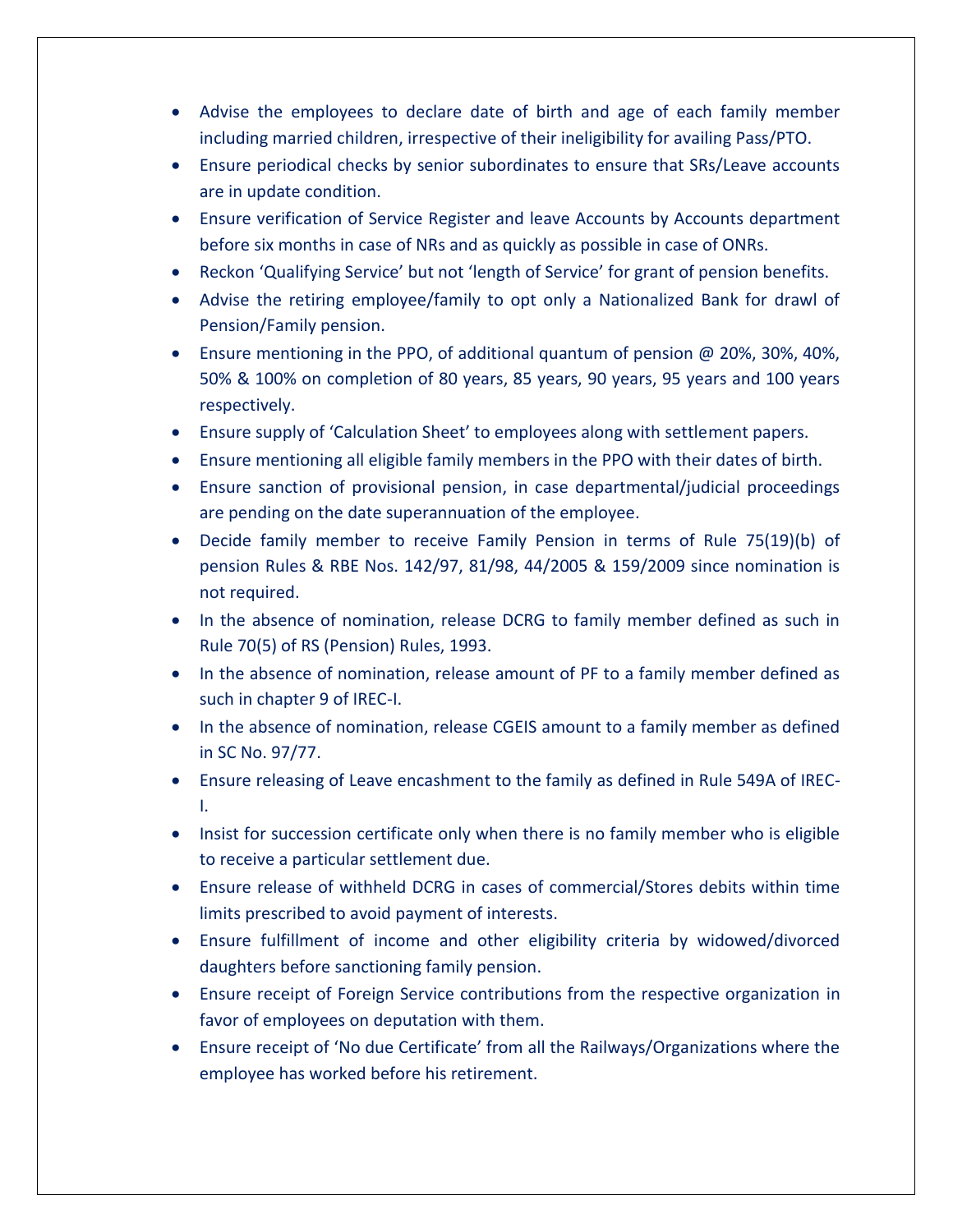• Obtain legal opinion in all cases of disputes and dual/rival claims before releasing of settlement dues.

- Don't recover government dues from any settlement benefit except DCRG & DR payable on pension.
- Don't authorize Guardian to receive family pension in favor of a minor child, but ensure PPO on the name of the minor child, indicating Guardian's name.
- Don't release DCRG if the employee does not vacate the Railway accommodation on the day of superannuation.
- Don't insist for medical examination if the retired employee applies for commutation within a year.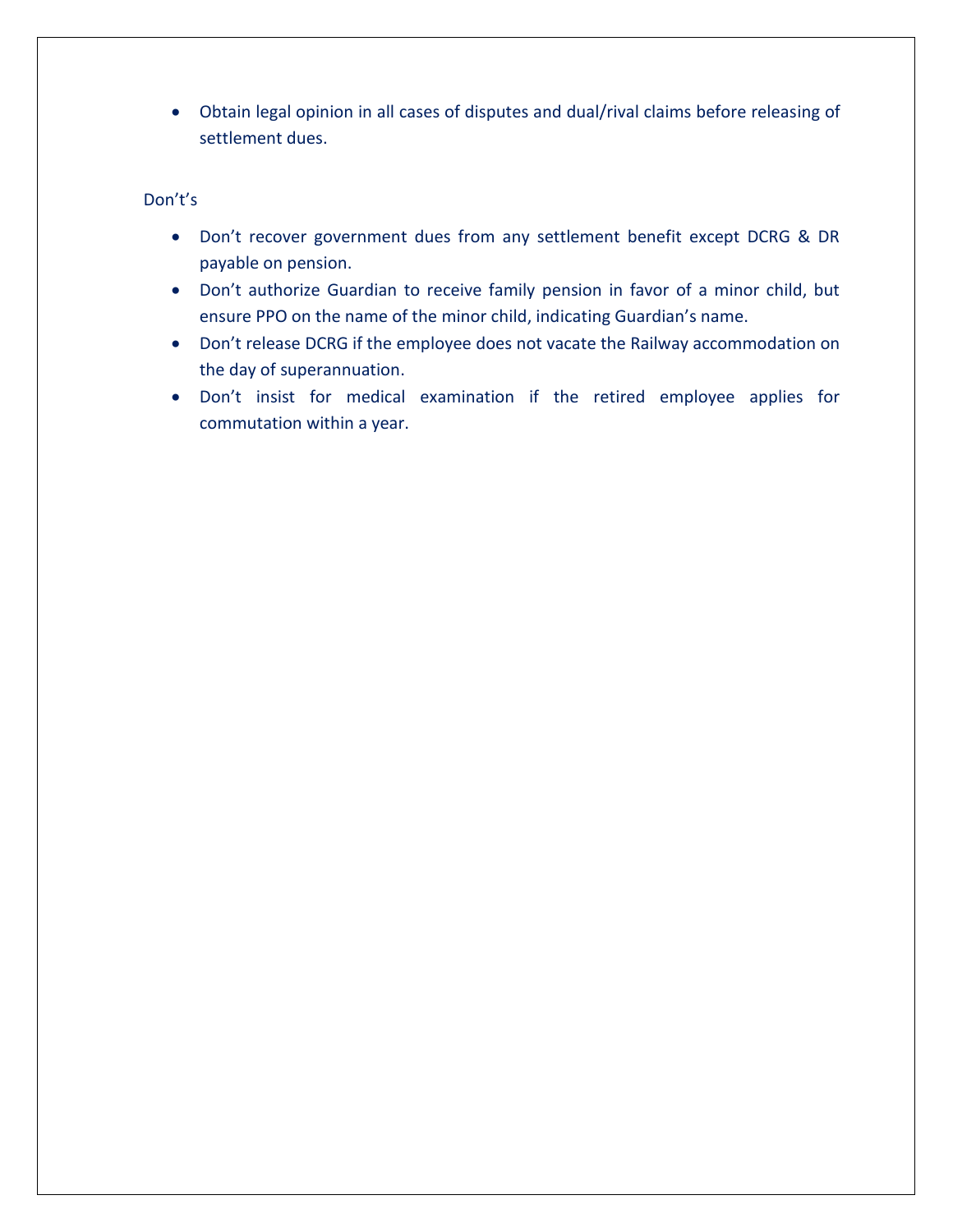# **WORKS AND SERVICE CONTRACTS**

## **ESTIMATE**

Dos

- Do prepare realistic estimates taking into account various factors viz. site condition, geographical location, law and order situation etc.
- Do try to include items with standard specifications only.
- Do prepare the estimates based on available LARs and if proper LARs are not available, prepare estimates based on realistic market rates.
- Do include all commercial clauses including taxes, duties of all types and other statutory charges.
- Do take approval of estimates from Competent Authority, before calling for tender.

## Don'ts

- Don't make vague estimates without rate analysis and adequate details, which may lead to huge quantity variations and creation of extra and substituted items.
- Don't mention conflicting conditions.
- Don't include such items or scope of work not directly related to the work.
- Don't revise the estimates to justify the received L-1 rates after opening of the price bids.

# **NIT & TENDER/BID DOCUMENT**

- Do advertise in Local and National newspaper for wide circulation and also publish the same on website of organization with all relevant information viz. tender cost, cost of tender document, EMD, nature of work etc.
- Do provide sufficient time to the bidder for preparation and submission of the bid.
- Do check the dates of submission of bids with respect to working days and timing of closure and opening of bids
- Issue necessary corrigendum/addendum as and when required, not on flimsy grounds.
- Do update tender documents to suit the present contract requirements.
- Do mention the form in which EMD is acceptable clearly in the tender documents.
- Do incorporate in the bid documents detailed generic technical specifications.
- Do specify the conditions for tender responsiveness.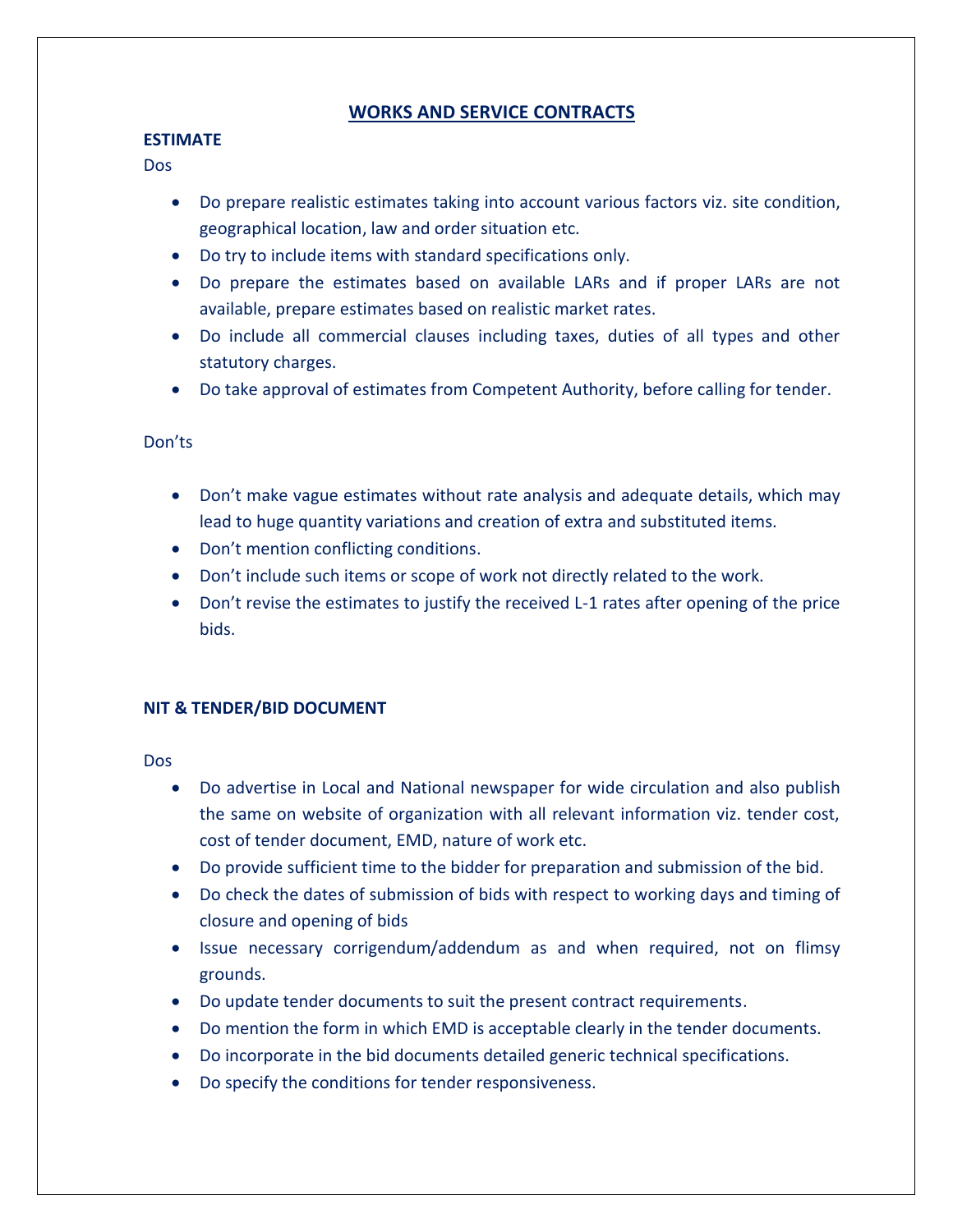- Do specify in unequivocal terms in the bidding documents, the performance parameters and the technical evaluation criterion, if any.
- Do specify proper drawings with reference numbers, relevant specifications while preparing tender document.
- Do follow Railway Board Guidelines in splitting of works in true spirit.

- Never incorporate eligibility criteria to suit a particular firm
- Don't forget to mention important clauses pertaining to earnest money deposit, completion schedule, testing of equipments, performance bank guarantee, payment terms, penalty clauses, comprehensive insurance cover, contractor's liability, safety arrangements, statutory requirements for labour welfare, arbitration clause etc. in a proper and explicit manner.
- Don't sub divide/split a bigger work into smaller work without approval of Competent Authority.
- Don't provide unrealistic period of completion of work as unworkable period leads to frequent grant of extension of time and litigation.

## **EVALUATION OF TENDER**

- Do ascertain whether bid is responsible as per laid down criteria.
- Do evaluate tender as per the notified criteria
- Do evaluate all pre-requisite criteria met by bidder before qualifying technical bid.
- Do finalize the acceptability of the bidding firms in respect of the qualifying criteria before or during holding technical negotiations with them.
- Do ask additional information only when it is mentioned in the tender or desired, otherwise avoid calling bidder.
- Do complete the exercise of short listing of qualifying firms before opening of price bid/calling price bids.
- Do open price bids (in two bid system)/call price bids of only whose bidders whose design and other technical proposals are as per tender requirements.
- Do verify credentials of agencies.
- Do finalize tenders within validity period.
- Do negotiate with only valid lowest eligible tenderer.
- Do ensure that L-1 is not ignored of flimsy grounds.
- Do establish the reasonableness of rates on the basis of estimated rates and the prevailing market rates before accepting offer.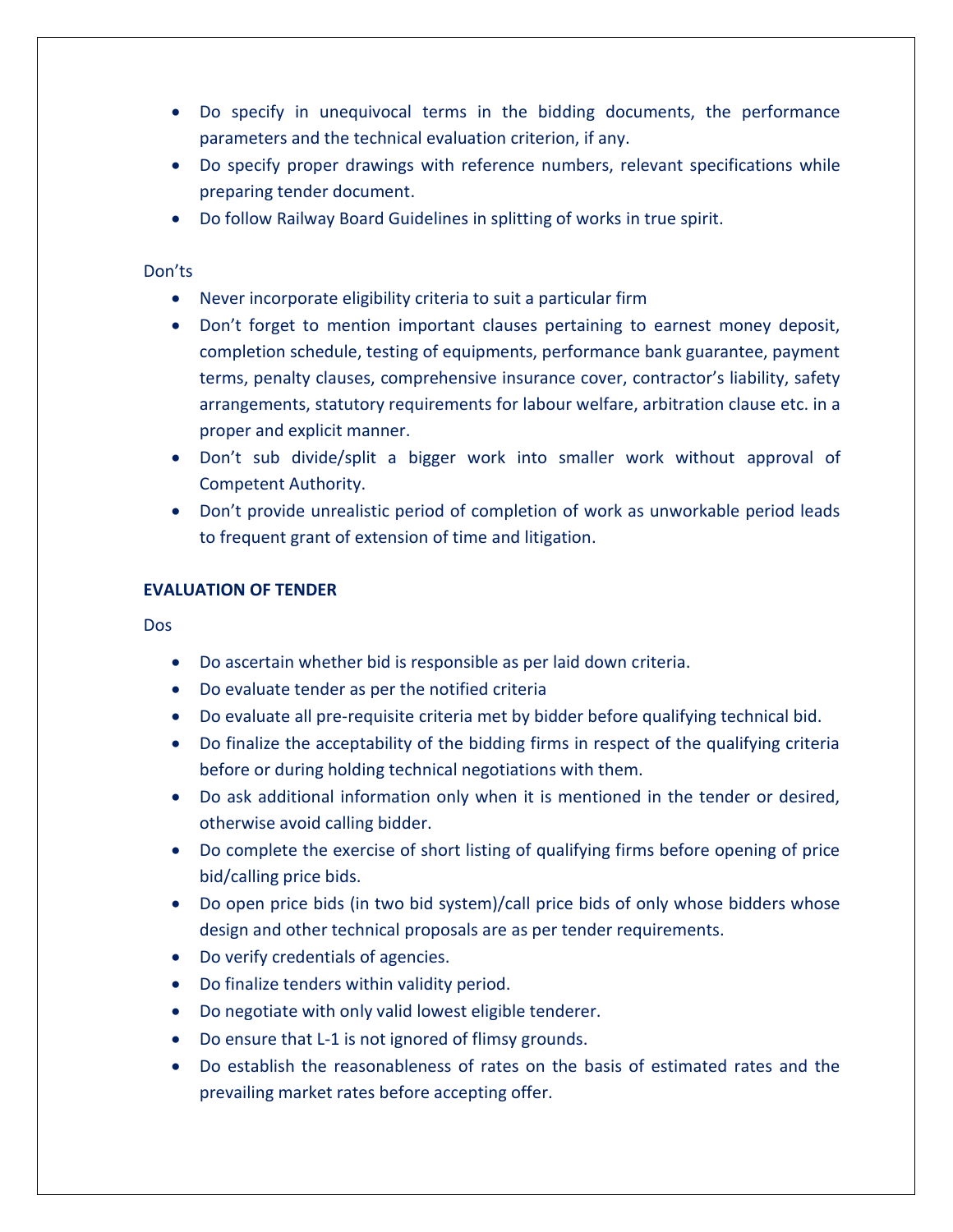- Do identify the abnormally high rate and abnormally low rate items and the officials/agencies responsible for execution of work should be intimated to exercise appropriate control on such identified items to avoid vitiation.
- Uniform/consistent approach to be adopted while awarding the work

- Don't relax tender conditions as it will create a discriminatory treatment to others.
- Don't evaluate bids on the basis of information not furnished by bidder /tenderer.
- Don't entertain any new information/document after tender is opened and evaluated unless the same is called for.
- Don't disclose details of evaluation of tender till it is officially accepted/rejected.
- Don't deny any bidder pre-qualification/post qualification for reasons unrelated to its capability and resources to successfully perform the contract.
- Don't prepare rate analysis after opening of tender to justify the high rates received, though valid LARs is available.
- Private firm credentials should not be considered as credentials. Railway/Govt/Quasi Govt. officials credentials only to be considered.
- Don't conduct post tender negotiations, unless unavoidable, without recording valid reasons and approval of competent authority.
- Don't assume unreasonably high rates towards transportation cost, labour cost, local taxes, inflation etc.

# **AWARD OF WORK AND SIGNING OF CONTRACT AGREEMENT**

- Do ensure that once the offer is found techno –commercially acceptable, the work is awarded without any loss of time.
- Do issue letter of intent after approval of tender and take acceptance of tenderer before signing of agreement.
- Do keep the entire necessary documents ready before hand and a formal contract agreement containing all the requisite documents forming part of the agreement should be signed within a reasonable time.
- Do ensure that the contract document is precise, definite and complete.
- Do make the important papers, such as any amendments subsequent to the issue of tender documents, a part of contract agreement.
- Do ensure that the detail of awarded contract is sent for posting on the web site.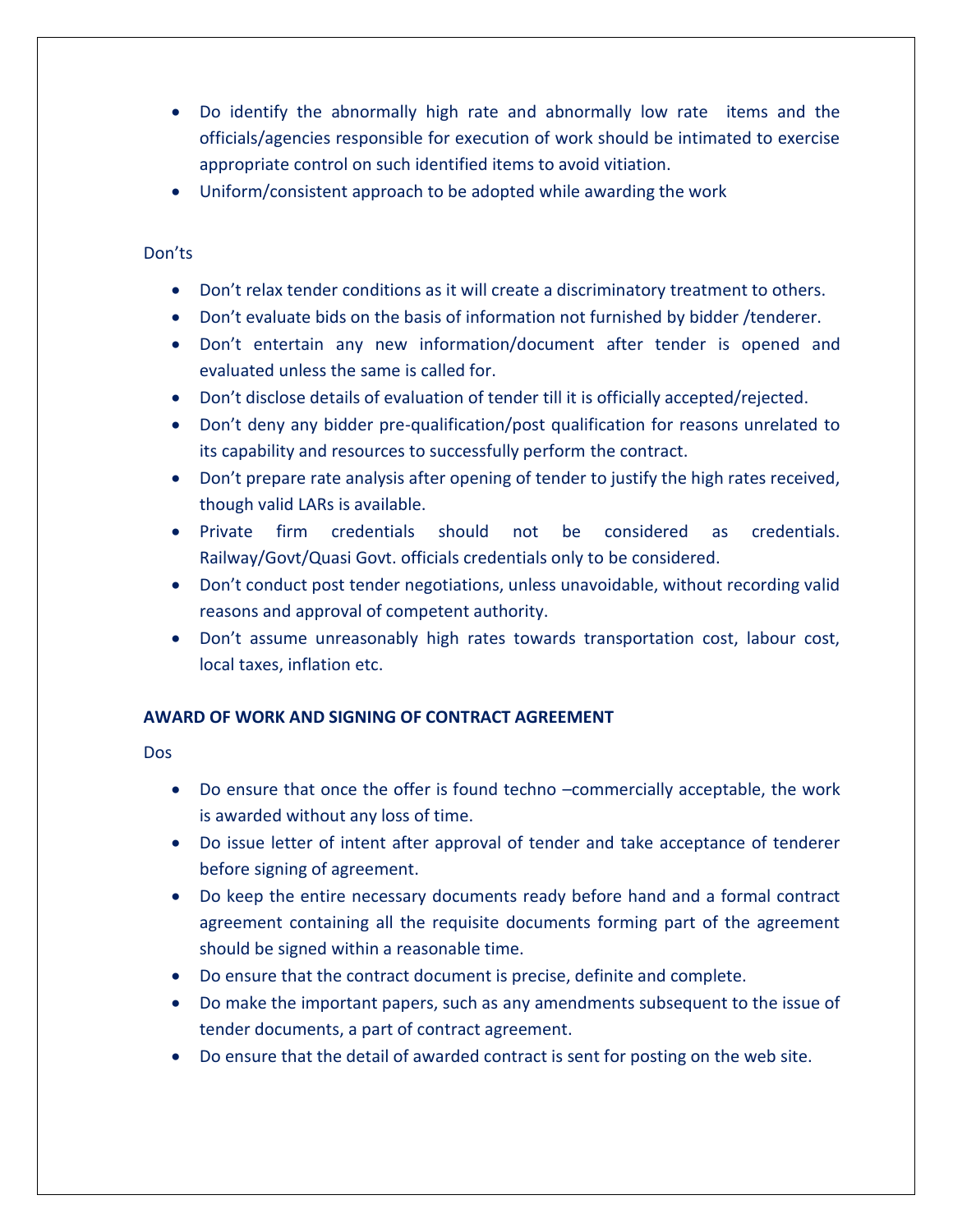- Do make the contractor sign the detailed agreement within the time frame to avoid any complication in the contract at later date.
- Do ensure that the agreement is well bound, page numbered, signed by both the parties and well secured.
- PG to be submitted within 30 days from the date of issue of LOA, if it is submitted between 30-60 days-penal interest of 15% to be recovered, if it is beyond 60 daystender to be discharged duly fortifying EMD and other dues .

• Don't keep a file pending for decision by the approving authority after the recommendation of the tender committee has been received.

# **EXECUTION OF CONTRACT**

- Maintain the requisite contract related site registers viz. Field registers, Site Order register, Hindrance registers etc. On completion of the work the registers should be submitted back to divisional office.
- Take proper inventory of material to be released and obtain contractor's signature.
- Ensure that contractor's representative is nominated in writing.
- Departmental tools & plant to be given to the contractor as per agreement conditions.
- Beware of Vitiation due to non-operation of unworkable items or Excess operation of high value items.
- Get test certificates of material wherever prescribed.
- Do not use departmental labour along with contractor's labour.
- Ensure that released materials is brought back to the required point and neatly stacked by the contractor.
- Ensure proper gate passes & correct leads with regard to transportation of materials
- Painting works-Check quantity of paint used by the contractor and ensure statewise thickness.
- Do stipulate milestones in the contract for the specific schedule of completion of contract in an unambiguous manner.
- Do monitor progress in accordance with such schedule.
- Do specify the LD clause in case of delay in completion of intermediate milestone activities and overall project/contract.
- Do take care that specialized work is executed through specialized agency.
- Do reconcile materials issued by department at various stages of work.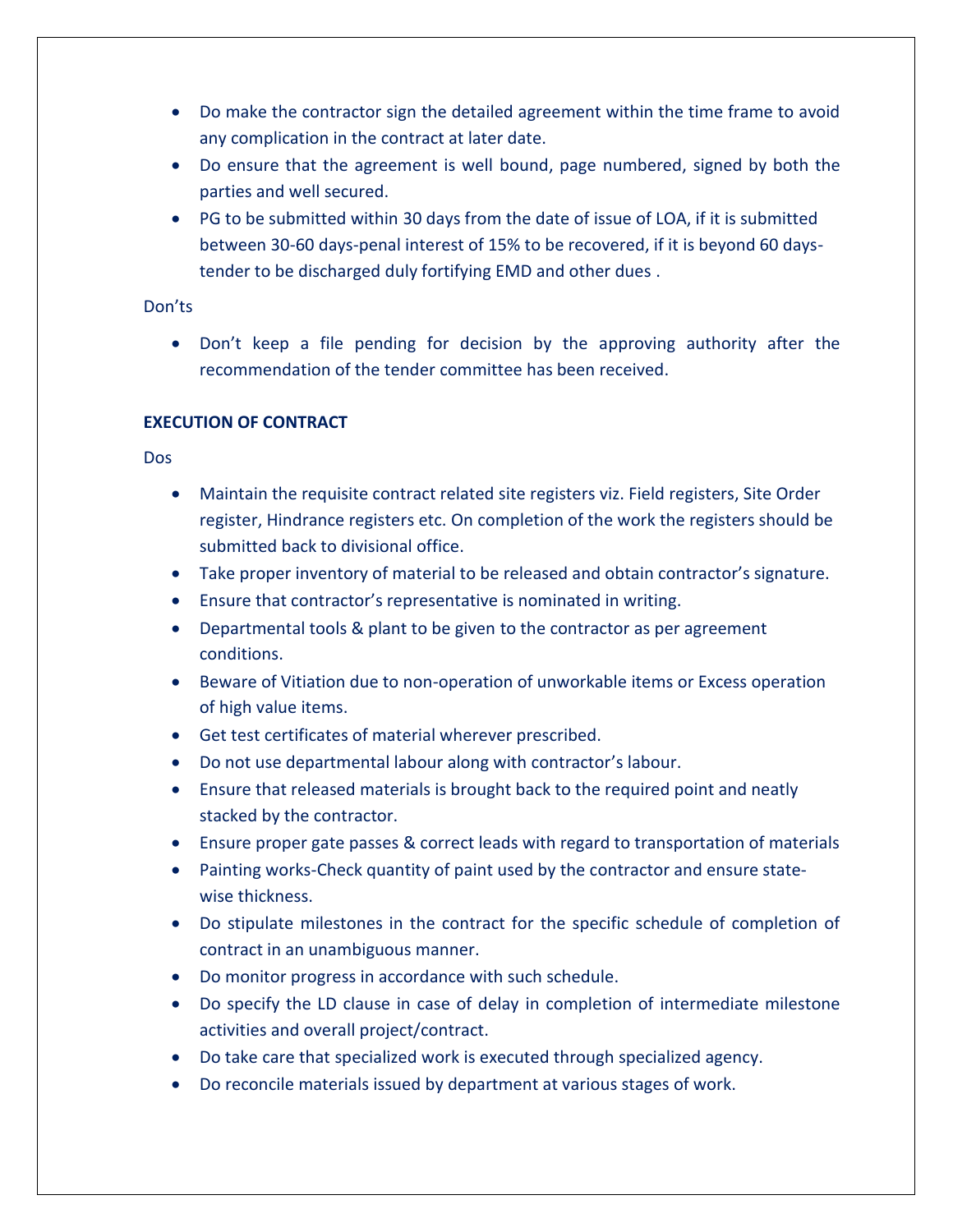- Do ensure that the proper technical staff is employed by the contractor and work is executed qualitatively and timely.
- Do ensure that the project is not delayed due to contractor's fault such as non deployment of adequate plant and machinery, technical staff, material, labor etc.
- Do ensure that officer in charge of work has to specify the items/location for which he has conducted the 20% test check.

- Don't forget to take built drawings on completion of any contract.
- Don't' forget to adjust all advances before completion of project and release of final payment. Don't forget to record delays on the part of contractor and recover LD as per provision of contract.
- Don't forget to take Bank Guarantees for long term guarantee for specialized items, if specified in contract.
- Don't release retention money before due date.
- Don't go for unreasonable variations in terms of quantities and items unless and otherwise required.
- Counter signing is not allowed in MB, only test checks of specific & location to be mentioned.
- Don't execute the item which is not having detailed technical specification/drawings in the agreement.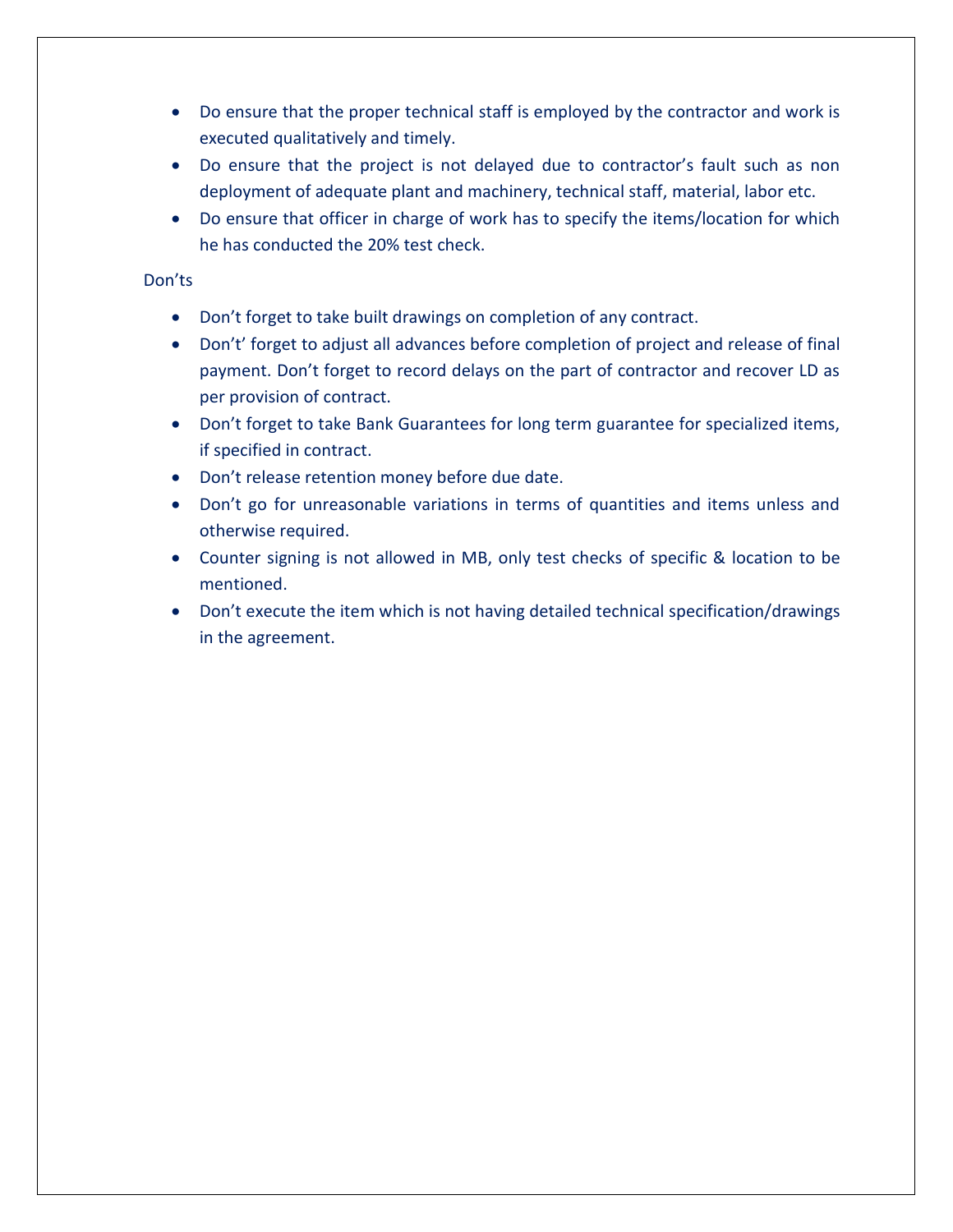# **SIGNALLING & TELECOM**

- Dos
	- Ensure correct nature of soil with regard to cable laying works before specifying conditions in tender document.
	- Ensure proper depths to be mentioned in the MB for cable laying work.
	- No measurements should be copied from any papers other than field book/daily progress register.
	- Supply portion in schedule by contractor should be taken into DMTR account with proper invoice bills and test reports.
	- Issue of material to contractor's representative for execution, should be done duly after receipt of firm's requisition and after submission of INDEMNITY bond.
	- Insist on warranty certificate as per terms of rate contract while passing bills for RC items.
	- DMTR transactions must be closed everyday and initial the DMTR once in a week and send the statement to the Divisional Headquarters every month.
	- Ensure relay frames and termination racks are of proper dimensions.
	- Ensure proper termination of cables and soldering and bunching of wires.
	- Ensure earthing and location boxes as per drawings.
	- Ensure updated drawings of location boxes, signal posts etc are provided with contract agreement to field units.
	- Ensure technical specification should incorporate conditions, parameters as per manuals or standing guidelines prevailing at that time.
	- In Telecom works, ensure proper parameters of Quad and OFC before release of final payments.
	- Ensure proper Insulation Resistance through meggering of cables and it's recording of readings.
	- Cable marker and emergency communication posts should be provided with proper concreting and as per drawing..
	- Maintain separate account of uncharged and charged cells.
	- Verify the serial nos. of equipments, whether it is matching with RITES/RDSO inspection certificates or not.
	- Verify the Halograms/Specimen symbols on equipments specially RITES/RDSO Inspection.
	- Ensure proper specified cables while installing S&T equipments like IPS, Data loggers, Electronic inter-locking etc.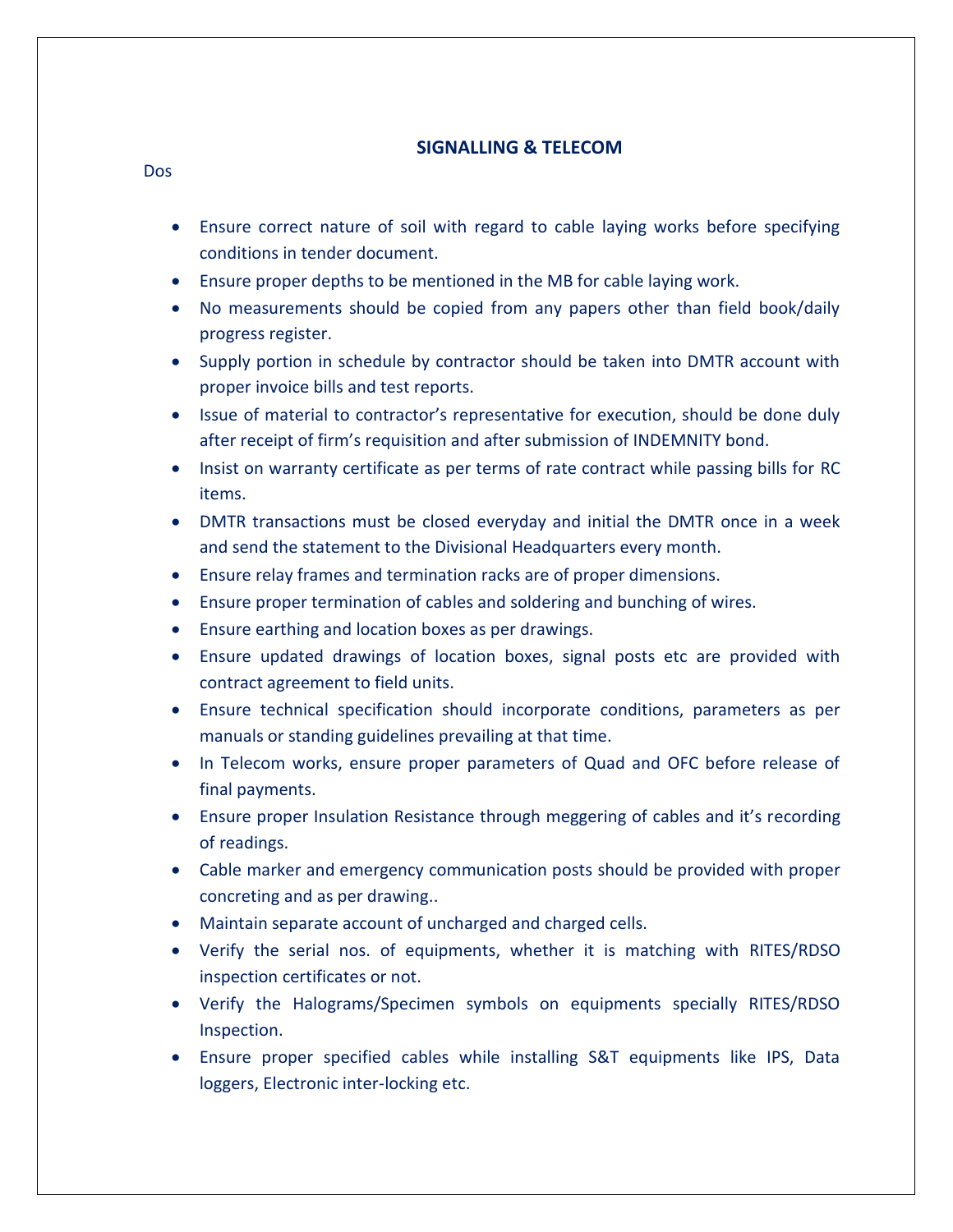- Check the items in the pre-commissioned check list thoroughly in field before signing in the Joint Report.
- Ensure proper installation of LC gates as per drawings.
- If inspection clause is modified to consignee inspection with competent authority's approval necessary deduction from contractor's bill may be done if inspection charges are to be paid by contractor.
- Always insist the authority letter from the Service Engineers who are attending AMC's of all Electronic Interlocking system.
- Field supervisors insist for latest drawings, specifications and amendments referred in contract agreement.

- Don't operate labour portion without ensuring site requirements.
- Don't change RDSO/RITES inspection certificate to consignee inspection without approval of accepting authority. Similarly, strict compliance of instructions from HQ with regard to consignee inspection.
- Don't install charged batteries without retentivity test.
- GI and similar pipes must be tested before accepting by its specified weight/thickness only, but not based on paint mark.
- Don't accept the materials after the delivery period of purchase order
- Don't accept the material without original bills and invoices.
- Without checking the cables insulation and its loop resistance don't take in DMTR.
- Don't issue credentials before completion of the work.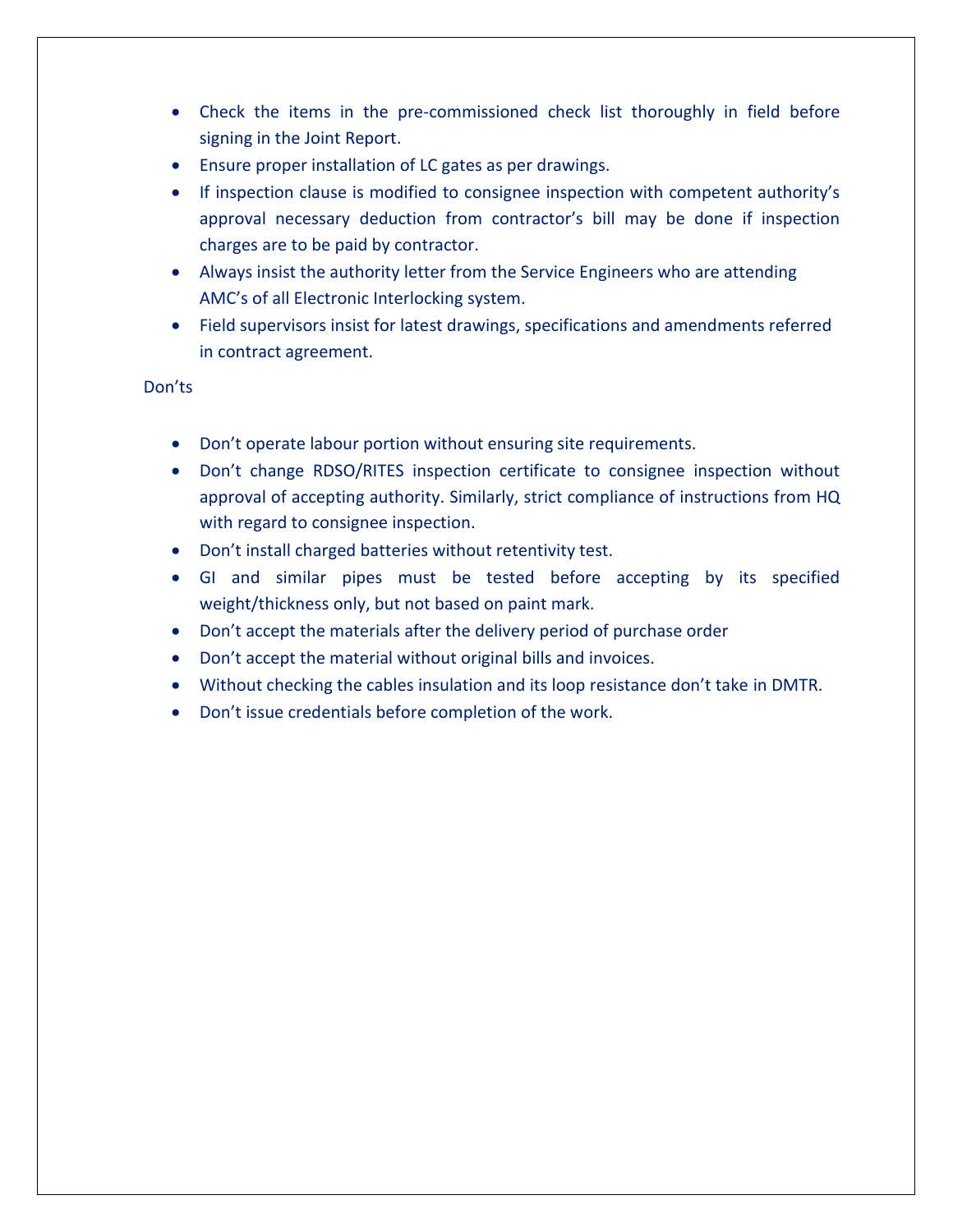# **ELECTRICAL**

#### Dos

- Ensure proper electrical earthing of all installations during work execution.
- Ensure provision of proper rating MCB/MCCB and other safety devices
- Reconcile the Quantity of OHE conductor at regular interval and take the scrap in custody from contractor.
- Ensure that the installation register for electrical fittings provided in Quarters/Service buildings are maintained upto date.
- Ensure proper size of equipment/wiring/cables according to the sanctioned load.
- While executing works, follow the standard drawings & specifications.
- Electrical installations and wiring should be done as per Indian Electricity rules.
- For major installations power calculations should be done for selection of MCBs.
- Ensure that defective energy meters are replaced on priority.
- Electrical contractor's license validity to be ensured during execution of the work.
- In Service Contract, ensure PF and ESI subscription payments before passing CC bills.
- Accept the LTUG cables along with Test Certificates as per specification given.
- All new Contract Materials must be entered into DMTR/Ledger. DMTR numbers must be quoted for released and supply materials in Measurement Book
- Refer drawings, specifications/Third Party inspections as per Agreement conditions.
- Timely process EIG proposals for commissioning of HT/EHT substations and equipments therein and obtain EIG sanction before energizing the same.

- Do not modify the LT/HT overhead lines without competent authority's approval/sanction.
- Do not accept the material of other make, which are not included in the work order/contractor.
- Do not miss to note the proper chainage/kilometers in MB for cable laying work.
- Do not mention such 'Makes' of electrical items in works contracts, which are not equivalent cost wise or quality wise.
- Do not include in works contracts, normally those electrical items, which are available on DGS&D rate contract, without competent authority's approval.
- Do not include procurement of cables in work contracts unless it is of urgent in nature and that too with competent authority's approval and ensure that the rates should competitive with store procurement.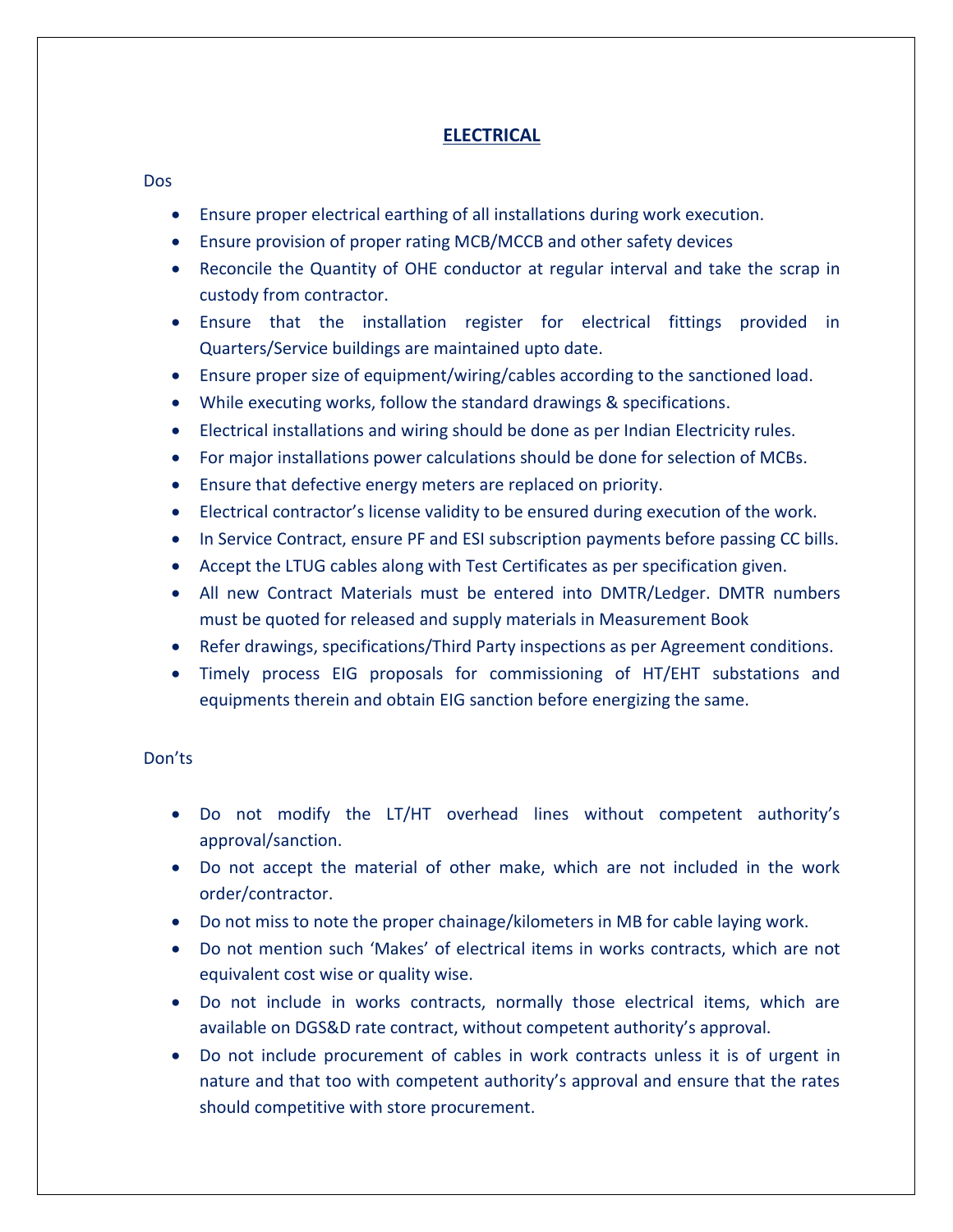- Do not extend the temporary power supply to outsiders/contractors without proper authority.
- Do not prepare the estimate for releasing electric connection to contractor/private parties without actual survey at site.
- Do not indent electric items, which do not confirm to IS specification or don't bear ISI marks.
- Don't interchange the LT services of wayside stations which are different categories.
- Don't deviate the location without approval of sanctioning authority of the work.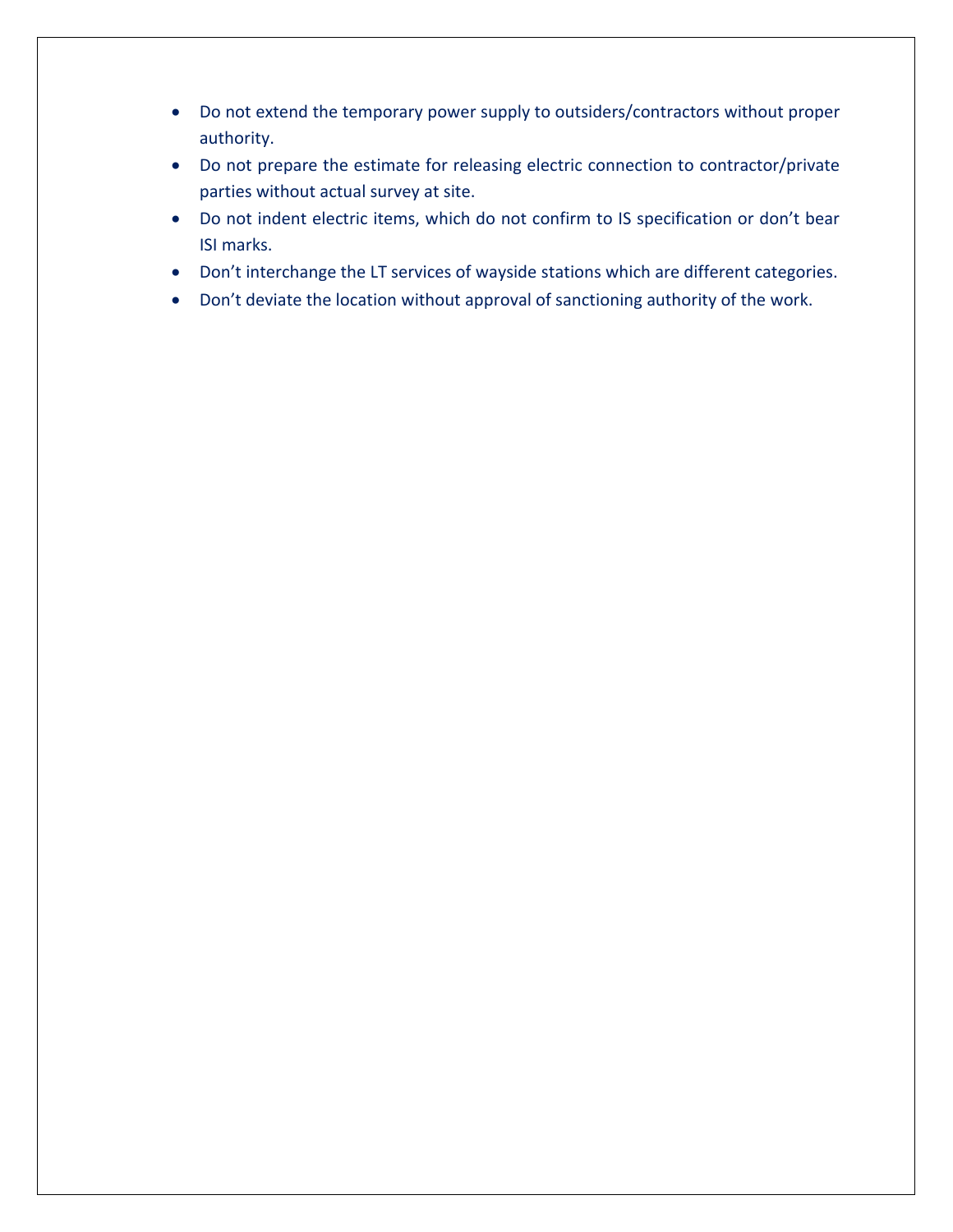## **STORES**

#### **GENERAL**

- Ensure that approval of competent authority has been taken for quantity and for mode of tender.
- Ensure that tender notice has been given wide publicity and put on website.
- Finalize the tender within the period of validity of offers to guard against the possibility of increase in prices and consequently incurrence of extra expenditure by the Govt.
- Do proper assessment and evaluate bids particularly special conditions offered by the tenderer.
- In all cases, where the lowest or lower tenders are rejected, full reasons for the rejection should be recorded so that the reason for such rejection would be available on files.
- In case where the performance of lowest/lower offer is not satisfactory and next offer is considered for full/part quantity order, performance of the same firm should also be assessed and placed on record.
- Even when the level of the Tender Committee is decided based on the lowest acceptable offer as per technical note, it would be incumbent on the tender committee to examine individually all the offers lower than the lowest technically acceptable offer and make appropriate recommendation in each case for consideration of the accepting authority.
- Ensure that in case, descriptions or specifications undergo significant changes after invitation of tenders, equal opportunity is given to all the suppliers by re-tender.
- Ensure that security deposit and earnest money deposits are collected from registered/unregistered suppliers as per extant rules and when exempted, proper reasons are recorded and competent authority's sanction taken for the same.
- In case of purchase from RDSO approved sources, ensure to check the current status of RDSO approved list at the time of TC meeting and current list should be available on record.
- Ensure that the recommendations of all the members are included in TC minutes and there should not be any separate dissent note.
- Ensure as Tender Accepting Authority that detailed reasons are recorded if there is disagreement with tender committee.
- Ensure that the tender committee minutes contain the relevant information as the date, venue of the meeting and dated signatures of the members.
- Maintain complete records in the file and ensure secrecy of the tender.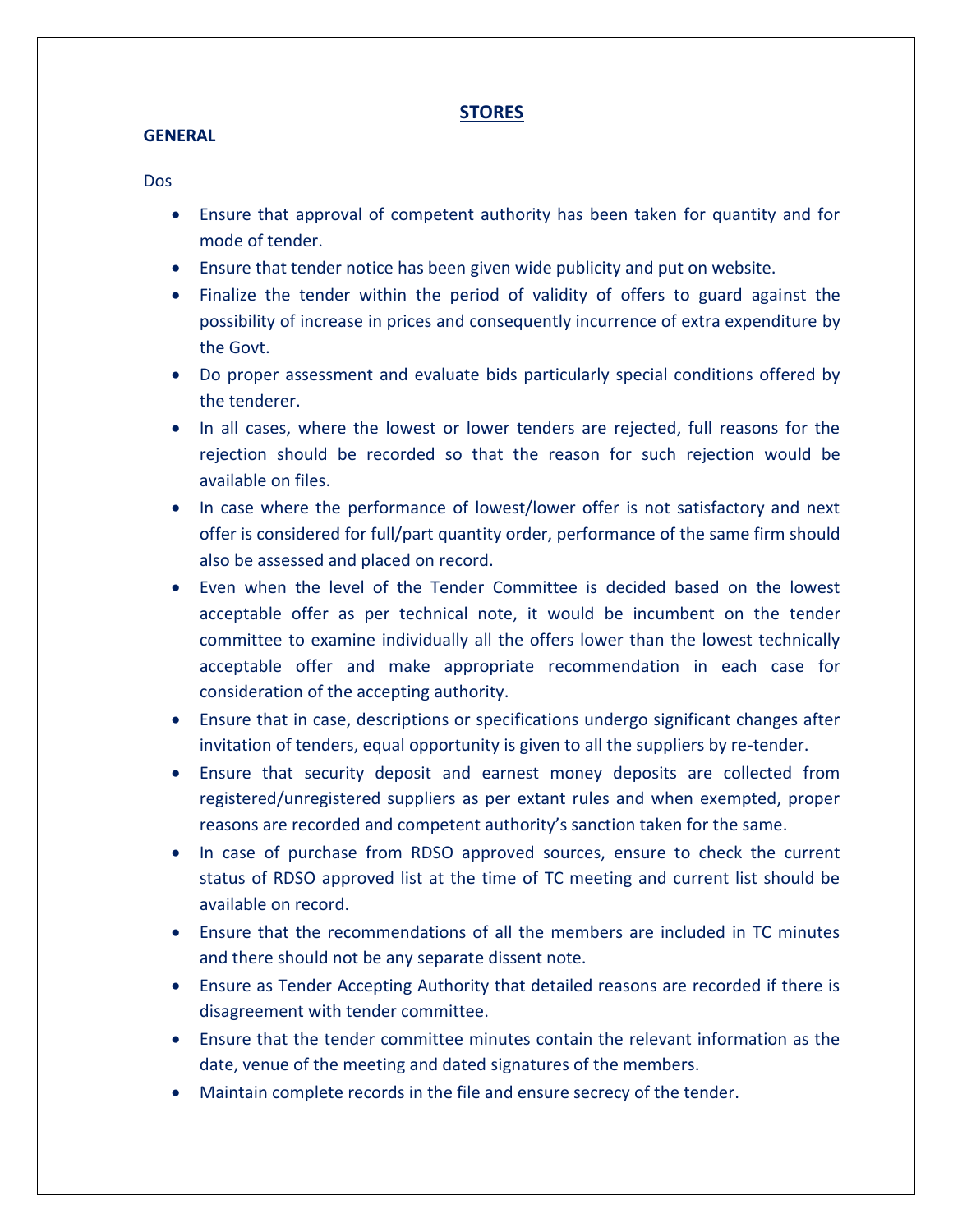- Ensure procurement through proper mode viz. GEM,OT etc. as notified from time to time
- Ensure adherence to the instructions issued from zonal HQ regarding the tendering process.

- Do not reject the tender of new bidder(s) on flimsy or unrealistic grounds in order to favor the bidder(s) who are previous suppliers.
- Do not hide any favorable/unfavorable information in TC discussions.
- Do not change the tender committee members once constituted without prior approval of competent authority.
- Do not allow anomalies in evaluation of special conditions to affect the acceptance of the offer recommended.
- Do not entertain modification of tenders subsequent to the opening of tenders.
- Do not accept a single tender received in response to a call for limited tender unless the work is very urgent and approval from competent authority has been obtained.
- Do not record the acceptance/otherwise of the tenders anywhere else than the body of the tender committee minutes.
- Do not use noting on the tender file by the TC members as a substitute for the meeting.
- Do not award contract for quantity more than the quantity more than the eligibility of the tenderer.

## **LOCAL PURCHASE**

- Some of the items have to be procured from RDSO/ICF/DLW/CLW etc. approved sources as per Vendor Directory. Please ensure that these items are procured from approved sources only. Please ensure the list of approved sources for the tendered item in the LP case file before floating the tender.
- Ensure the call attention of all the approved sources through IMMIS. Ensure that such items procured from the approved sources only duly following the inspection clause, as per the extent provisions.
- Critically examine the reasonableness of rates and record the reasons for accepting a rate. The lowest rate may not be reasonable rate.
- Local purchase registers of sources to be maintained.
- Do account free material if received under various schemes for sales promotion etc.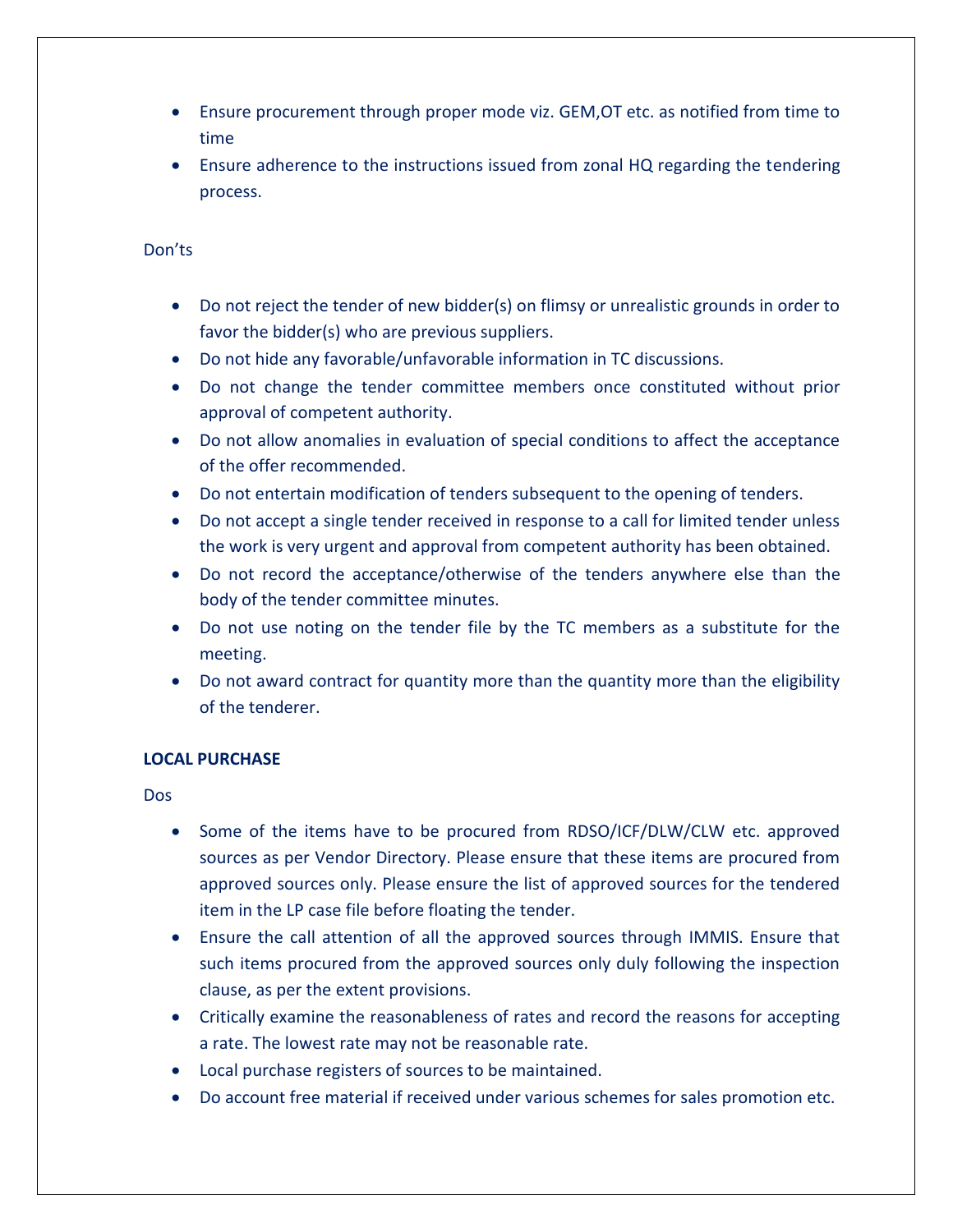- Do maintain close liaison with indenters and appraise the progress of supply against Local purchase at various stages.
- Do furnish last purchase particulars (purchase order number, date, firm and rate) or the market survey rate (name, address, date of market survey and rate and if possible standard price list details) with the requisition.
- Ensure that the Genuine OEM authorization certificates are enclosed with the offer wherever applicable.

- Do not issue a tender enquiry unless the existence of the firm has been checked.
- Do not turn-down the proposals for Local purchase without giving clear reasons.
- Do not split quantities or place frequent demands.
- Irrational/illogical choice of sources for the LT panel without adequate justification should be avoided.
- Selection of different panels for the same item in LTs floated around the same time should be avoided.
- Non-clubbing of requirement and floating different tenders around the same time should be avoided.
- Do not opt for re-tending on flimsy grounds with intent to favoring firm.
- Do not go for by-passing of lower offer on flimsy grounds/invalid reason/conditions extraneous to tender conditions.
- Do not accept L-1's offer without proper qualifying requirements as stipulated in tender.
- Floating a tender for specific type/make, but accepting different type/make other than the specified should be avoided.
- Do not recommend/accept the offered rate without rate reasonability assessment, even if the offered rates are close to indent rates.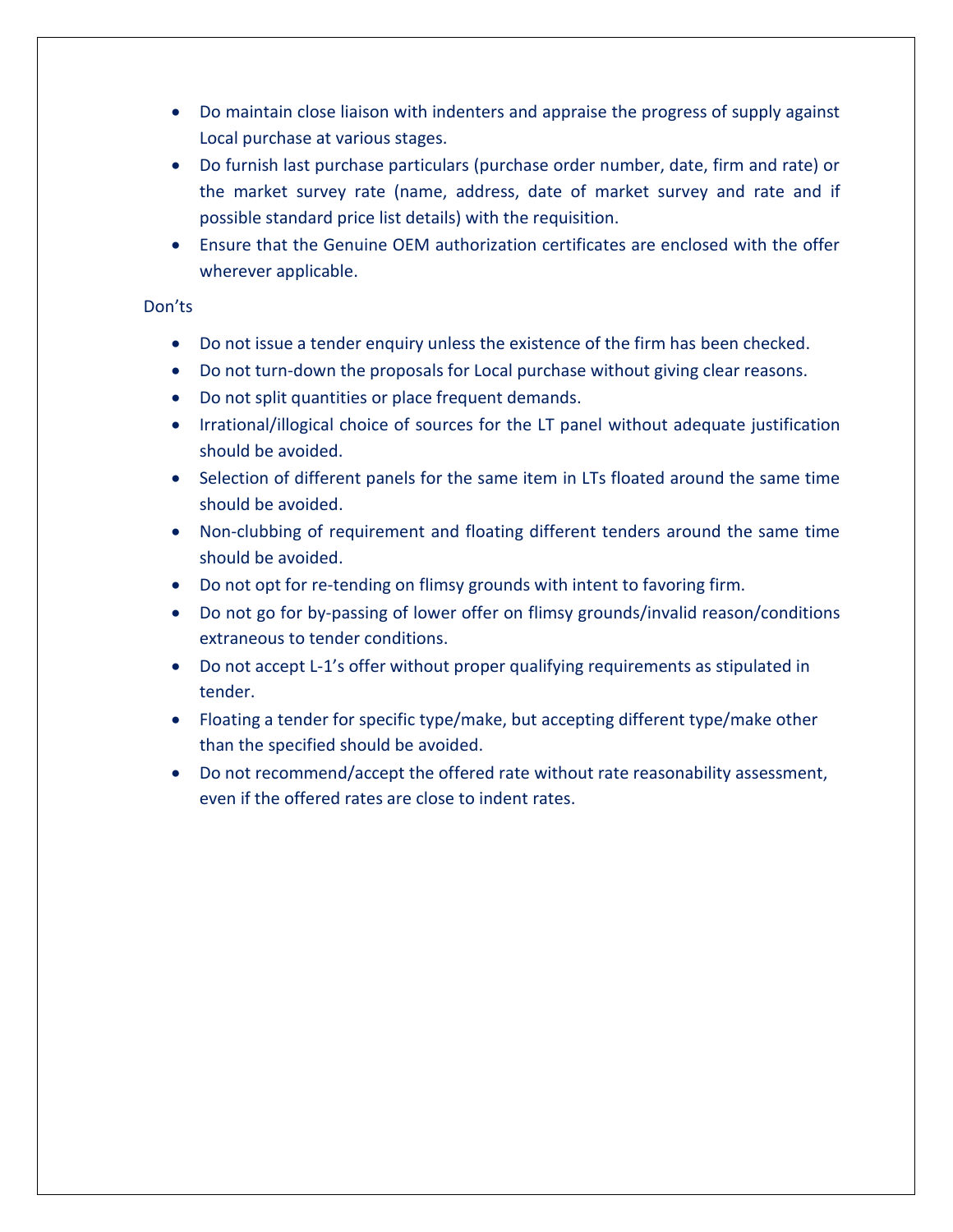## **ACCOUNTS**

Dos:

- During the verification of estimates, it should be ensured that the quantities mentioned therein should be realistic and as per the actual requirement.
- The quantities mentioned in the Estimate should match with the quantities mentioned in the Tender document.
- While vetting the agreement, it should be ensured that all the clauses stipulated in the tender document w.r.t. execution of work are incorporated and all the blanks are filled in properly.
- While vetting the Briefing Note, it may be ensured to comment on penalty clause and other clauses whether they are in accordance with the rules or not.
- It should also be commented while vetting the Briefing Note on the similar nature of work whether it is approved by the competent authority or not.
- The concerned Agreement/WO/PO should be thoroughly examined with emphasis on its special conditions, penalty clauses, if any, before passing of Bills.
- While passing the bills of contractor/supplier, ensure that all the recoveries have been made properly.
- All the required recoveries have to be made from the on hand bill itself.
- At the time of passing of Price Variation Bills, the rates published by the authorities concerned should be compared with that of rates claimed in the PVC bill.
- After passing the Price Variation Bill based on the provisional index of RBI, a remark to this effect should be noted in the concerned ledger account. After publication of final index by RBI, if any differences are noticed, they should be settled immediately in the on-hand bill.
- Currency of the paper securities should be watched carefully and necessary action should be taken for extension of currency, if required, in advance.
- The reconciliation of Cheques & Bills and remittance into Bank should be made in time and corrective action should be taken immediately.
- All indents for the same item should be consolidated and combined order should be placed for getting economical price.
- The cheques other than the electronic payments should be dispatched promptly.
- There should not be any ambiguity in the penalty clauses.

#### Don'ts

• Don't misinterpret the penalty clauses mentioned in the concerned agreement to benefit the contractor.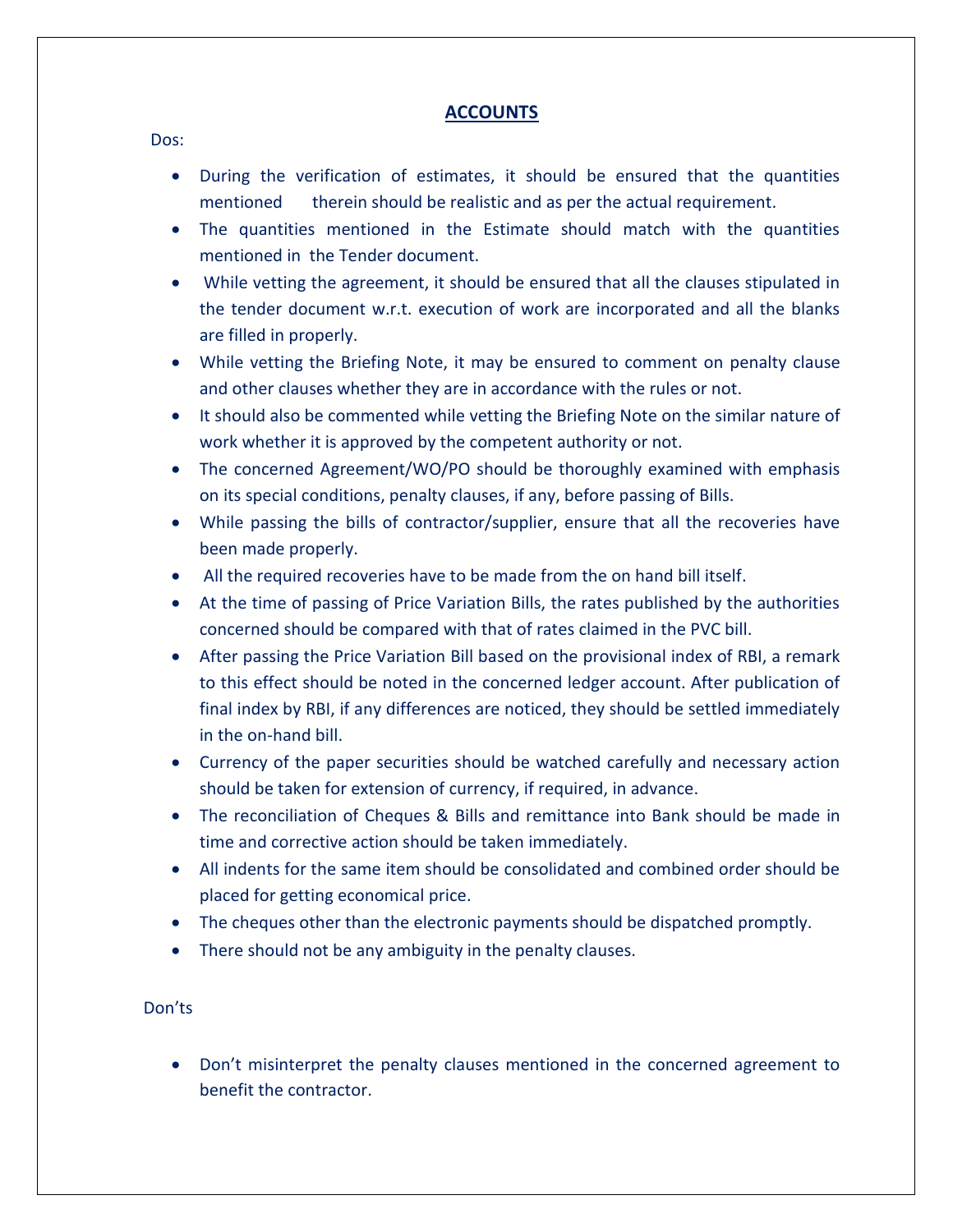- Don't forget to recover the penalties/LD/other charges, if any, from the respective bill itself.
- Don't rely upon the documents enclosed with the Price Variation Bill by the contractor to support his claim.
- The total demand of particular item should not be split deliberately into indent wise for bringing it within the self check ambit of a particular sanctioning authority.
- Don't keep pending the cheques prepared for payments without dispatching to the concerned party (Bank/Institution/Govt. Undertaking etc.)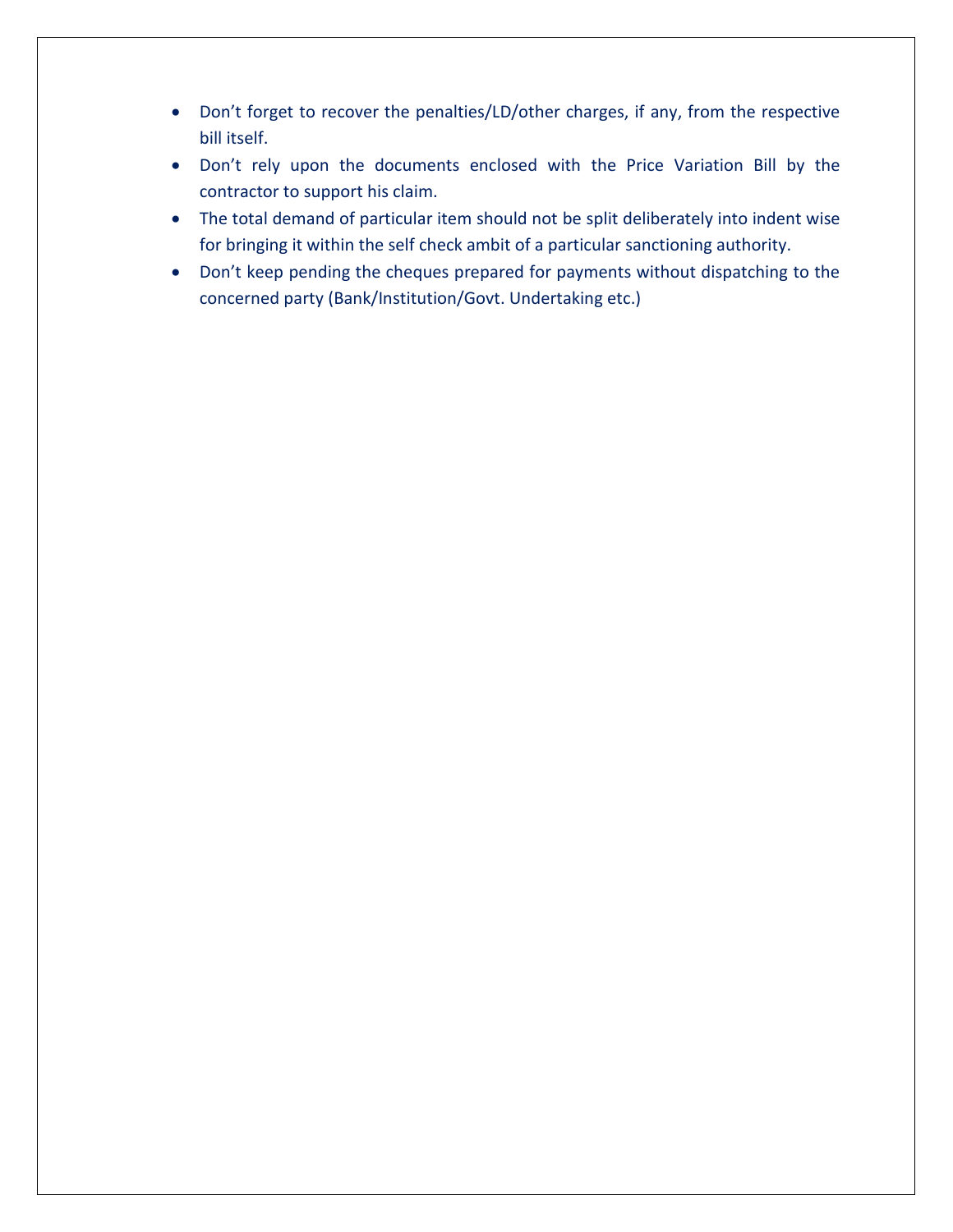# **TRAFFIC**

#### Dos

- Declare private cash in figure and words before resuming duty
- Ticket checking staff should check Travelling Authority & original ID along with Journey ticket.
- Details on the EFT foils should be written legibly.
- Ticket checking staff should remit Railway Cash at the end of beat/destination.
- EFT return should be submitted on due time.
- Separate form for Tatkal reservation shall be used.
- UTS/PRS ticket rolls to be accounted in Ticket stock register only after physical counting of rolls.
- Cancelled & Non-issued tickets should be sent on following day to Traffic Accounts office.
- UTS tickets produced for cancellation should be cancelled immediately in the system.
- Ensure proper H/O and T/O of cash in DTC register.
- Ensure correct weighment, rating, routing and scale while booking the consignment.
- Ensure loading as per carrying capacity of SLRs, AGCs, & Parcel Vans.
- Ensure entry in delivery books and obtain signature of consignee without fail.
- Ensure recording of Loading/Unloading timings.
- Ensure collection of original RR/PWB/Indemnity Bond while granting delivery.
- Ensure proper recording of stacking/removal time of goods.

- Ticket checking staff should not issue EFT on platform by collecting difference of fare + penalty and permit them to travel in reserved coaches.
- Ticket checking staff not to desert the nominated coaches.
- Do not permit issue of more than 2 EFT books at a time.
- Do not collect filled-in Tatkal forms in advance from passengers in Queue for issue Tatkal tickets.
- Do not issue tickets without Reservation form or incomplete form.
- Do not alter or write manually on the system generated ticket while issuing to passengers.
- Do not reissue the tickets offered for cancellation.
- Do not issue mismatched tickets.
- Do not affect the delivery of the consignment before collection of all due charges, including under charges, if any.